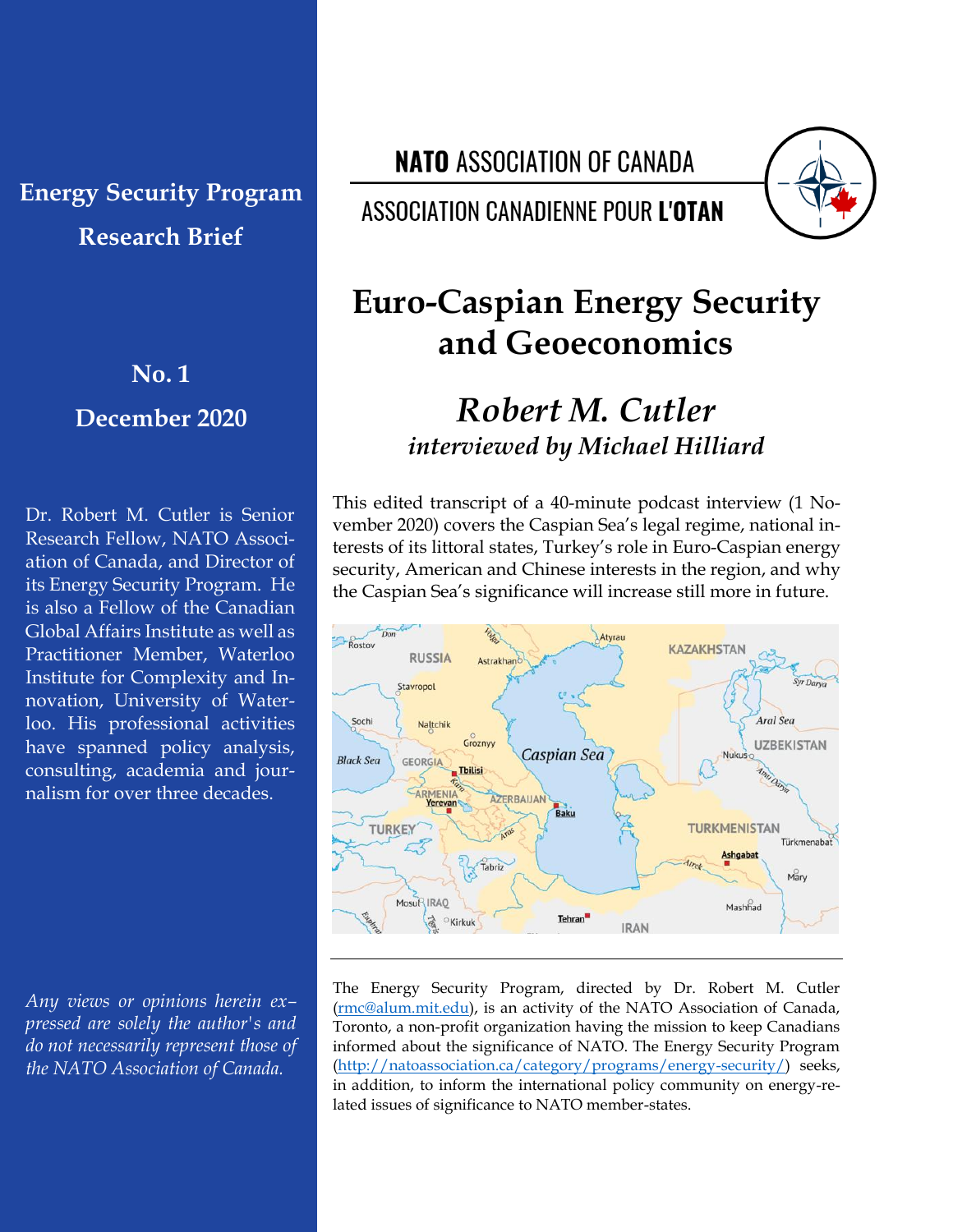### **Contents**

| 1. Introduction                                       |    | 3  |
|-------------------------------------------------------|----|----|
| 2. The Legal Regime of the Caspian Sea                |    | 3  |
| 3. The National Interests of the Littoral States      |    | 5  |
| 4. Turkey and Euro-Caspian Energy Security            |    | 7  |
| 5. American and Chinese Interests in the Region       |    | 9  |
| 6. Significance of the Caspian Sea Today and Tomorrow |    | 10 |
| 7. Conclusion                                         |    | 11 |
| For Further Reading                                   | 12 |    |

Note: The map on page 1 is reproduced under the Creative Commons [CC BY-SA 4.0](https://creativecommons.org/licenses/by-sa/4.0/deed.en) licence. Source: ‹[https://upload.wikimedia.org/wikipedia/commons/e/ee/CaspianSeaDrainage\\_v1.png](https://upload.wikimedia.org/wikipedia/commons/e/ee/CaspianSeaDrainage_v1.png)›.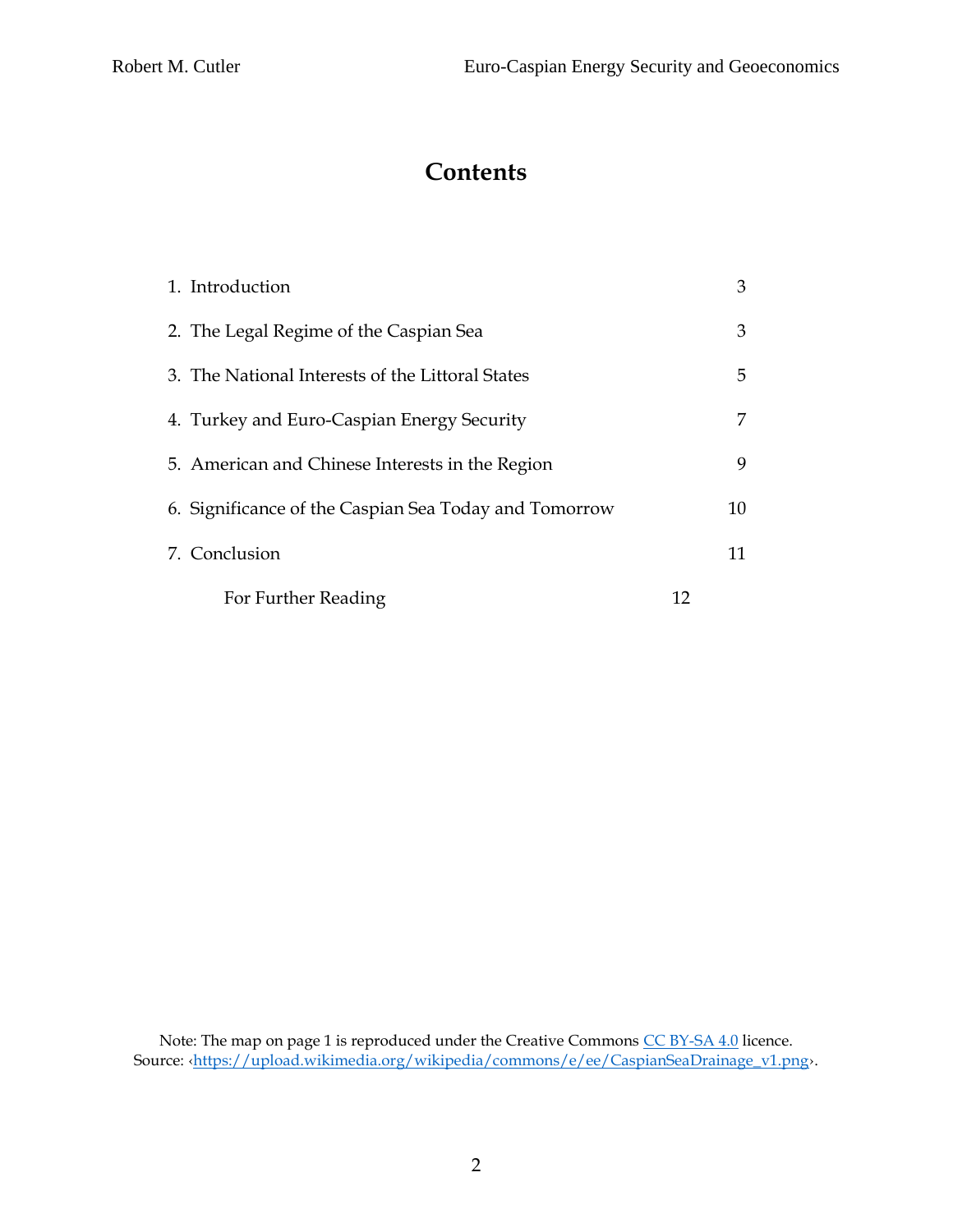### **Euro-Caspian Energy Security and Geoeconomics**

ROBERT M. CUTLER *interviewed by* MICHAEL HILLARD<sup>1</sup>

### **1 INTRODUCTION**

**Michael Hilliard:** Robert M. Cutler is Senior Research Fellow and Director of the Energy Security Program at the NATO Association of Canada. He is also a Fellow of the Canadian Global Affairs Institute. Robert is *the* expert when it comes to energy policy and strategic issues in Central Asia, and we are very pleased to have him join us today. Robert, can you explain in broad terms why the Caspian Sea is so important, not just to the Central Asian countries and Russia, but basically to the world at large?

**Robert M. Cutler:** Thank you for inviting me. The biggest player in the Caspian Sea region is and always has been Russia, at least since they expanded into Central Asia in the nineteenth century. The Caspian Sea is a unique body of water in the centre of Eurasia, bordered by Azerbaijan, Iran, Kazakhstan, Russia, and Turkmenistan. If you zoom out from the Caspian Sea, you get eventually Siberia, you get China, you get India (although the Himalayas are in the way), you also get the South Caucasus, and you even get over to the Black Sea. Thus, although it seems a bit remote and isolated when regarded from some distant parts of the world, still it is in fact a very important region to the great powers in the area, and even to the United States and the European Union, especially because of its energy resources.<sup>2</sup>

### **2 THE LEGAL REGIME OF THE CASPIAN SEA**

**Michael Hilliard:** In 2018 the five countries with coastlines, the so-called littoral countries, signed the Convention on the Legal Status of the Caspian Sea in Aktau, Kazakhstan. It is therefore sometimes called the Aktau Treaty. One of the Aktau Treaty's major points was to determine whether the Caspian Sea was legally a sea or lake. What difference does this make in real terms?

**Robert M. Cutler:** Well, this was a question of trying to find a legal regime for the sea after the Soviet Union fell apart. The old Soviet-Iranian regime arrangement did not work anymore, because you had three new independent states. In fact, neither of the proposals, to treat the Caspian Sea as a lake or as a sea, was adopted. Let me explain why. The significance was, that if it was to be considered an international sea, then the UN Convention on the Law of

<sup>&</sup>lt;sup>1</sup> For the original podcast, see: Interview of Robert M. Cutler by Michael Hilliard, "Who Controls the Caspian Sea?", *The Red Line*, (audio) Podcast 29, 1 November 2020, ‹[https://podcasts.apple.com/us/](https://podcasts.apple.com/us/podcast/29-who-controls-the-caspian-sea/id1482715810) [podcast/29-who-controls-the-caspian-sea/id1482715810](https://podcasts.apple.com/us/podcast/29-who-controls-the-caspian-sea/id1482715810)›.

<sup>2</sup> Robert M. Cutler, "The Central Eurasian hydrocarbon energy complex", *Newsletter* [of the International Institute of Asian Studies], No. 62 (Winter 2012): 24–25, ‹[https://www.iias.asia/sites/default/files/](https://www.iias.asia/sites/default/files/nwl_article/2019-05/IIAS_NL62_2425.pdf) [nwl\\_article/2019-05/IIAS\\_NL62\\_2425.pdf](https://www.iias.asia/sites/default/files/nwl_article/2019-05/IIAS_NL62_2425.pdf)›.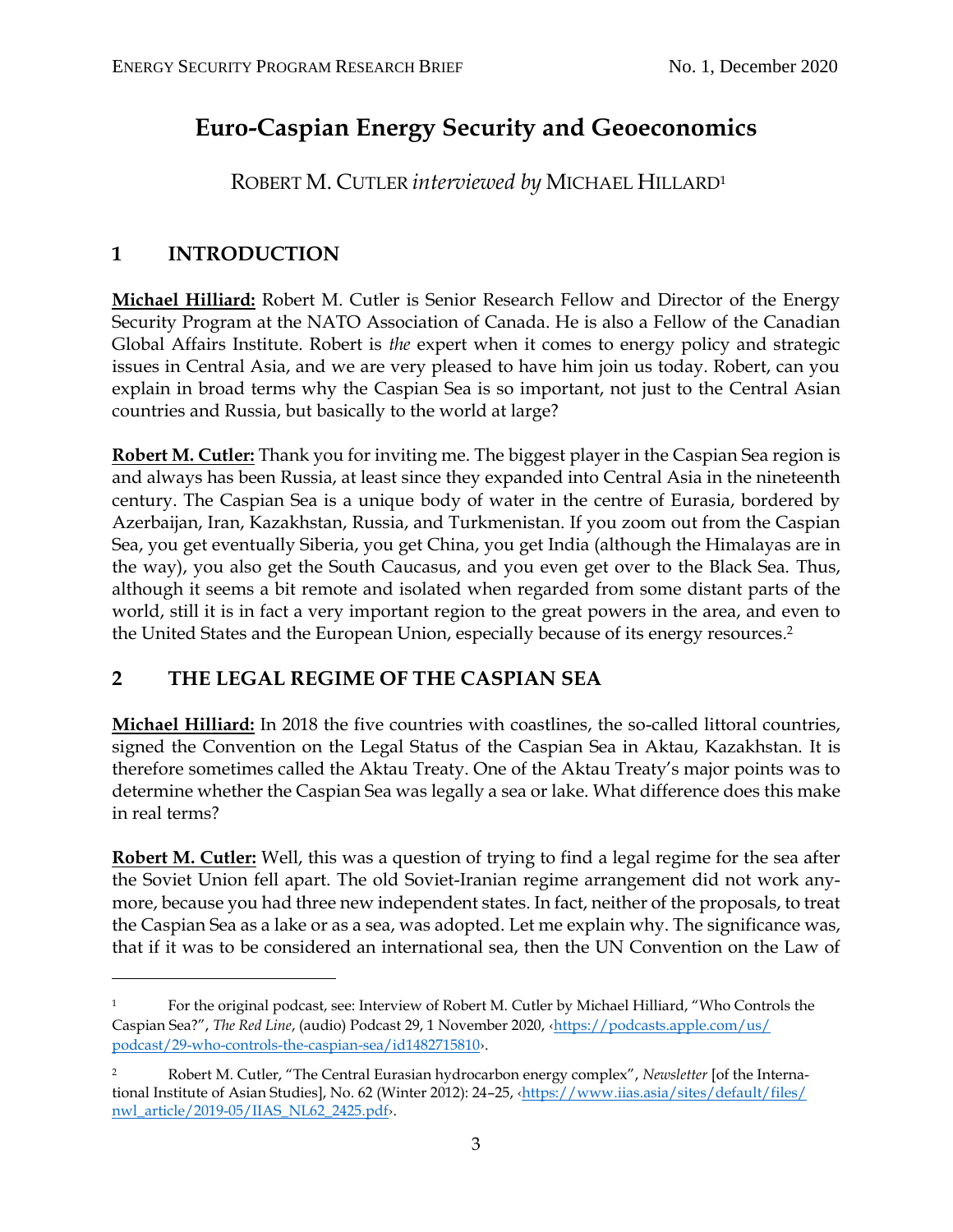the Sea would apply. That would have enabled each state to claim full jurisdiction up to 12 nautical miles from its shoreline, and an exclusive economic zone (EEZ) for another 24 miles. Outside of that, there would be an area in the centre of the sea for which the regime would still have been undecided.

Russia made such a proposal in the mid-1990s, suggesting that this centre portion should be subject to a regime called "joint-use", meaning that nothing could be done without everybody agreeing to it. The other option under international law was to consider the Caspian Sea as an inland lake. That would have meant that no coastal state could take unilateral action to establish national control over seabed resources; all the others would have to agree. This would be a *liberum veto* regime (literally "free veto", i.e. anyone can say no).

In fact, the Aktau Treaty arrived at a third arrangement that could have been foreseen in the beginning, insofar as the Caspian Sea, in fact like the Black Sea, is not only a unique but also a rather particular body of water, therefore needing a specially tailored (in law *sui generis*, i.e. of its own kind) arrangement. The Caspian Sea thus now has unique legal regime, treated neither as an inland lake or as an international sea. All of these points were hammered out over the course of negotiations.

The major point for Russia is that no non-littoral country can put its flagged ships, including warships, into the Caspian Sea. Only ships with the flags of one of the five coastal countries can go there. The Russians wanted this, because they are the dominant naval power there and wish to remain so. The other major point of the Convention was that, due to the insistence of Turkmenistan and Azerbaijan in particular, the national sectors of the seabed collectively exhaust the seabed. That is, there is no undefined region in the centre.

It is thus not the case that every country of the five has to agree with any project to lay pipelines or exploit resources. For example, in the case of the famous Trans-Caspian Gas Pipeline (TCGP) project between Turkmenistan and Azerbaijan, the two countries' sub-sea sectors share a border; so if they decide to build this pipeline, the Aktau Treaty enshrines their irrevocable right (that they always had, by the way, under international law) to do that without needing anyone else's permission. The other countries can ask questions about environmental conservation, but they cannot veto the project. And those are the two major points of the Aktau Treaty: Russia conserves its superior naval influence, and resource exploitation is not dependent on unanimity.<sup>3</sup>

**Michael Hilliard:** In the negotiations, Russia and the former Soviet republics wanted to divide up the sea basically in proportion to their share of the coastline, but Iran wanted five equal parts. Can you take us through why Iran would have preferred this second option?

**Robert M. Cutler:** Yes, you are referring to a rule called the "modified median line" rule, which is a rule for drawing the lines that divide the seabed. The details are unimportant here, but it is a well-used, standard, conventional rule. If they used that rule, or frankly if they used any other standard method for which there is precedent in international law, then Iran would get only 13 or 14 percent.

<sup>3</sup> Robert M. Cutler, "The Caspian Convention and Caspian Energy", *Energy Security* (blog), NATO Association of Canada, 14 August 2018, ‹<https://natoassociation.ca/the-caspian-convention-and-caspian-energy/>›.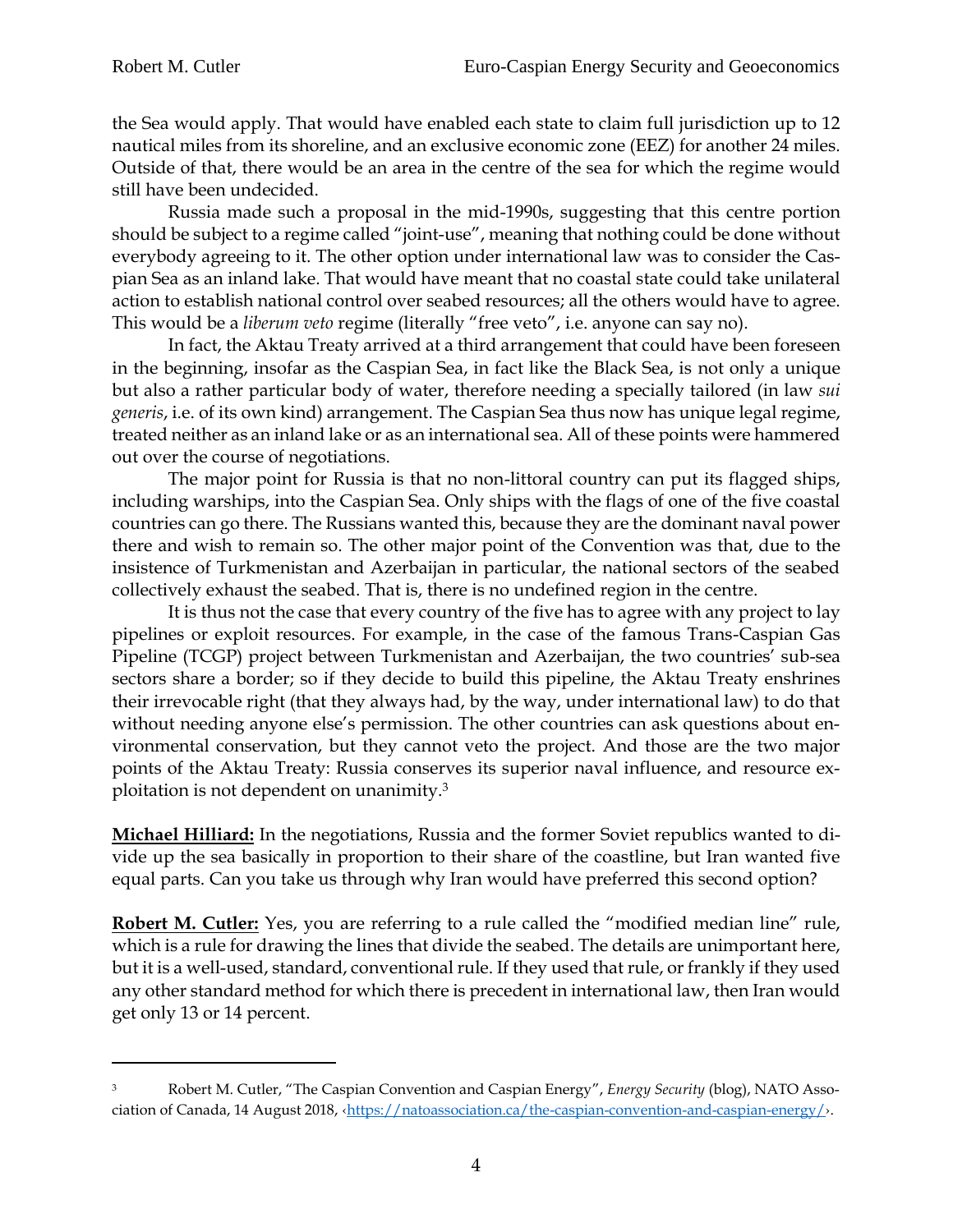The other thing to know about the Caspian Sea is that the north of it is very shallow and the south of it is very deep; and Iran, of course, is in the south, but it does not have the technology to explore or exploit the energy resources in its offshore. That requires very advanced technology, to which they have no access, due to the various embargoes and so on, except for a probably smuggled-in Swedish design that they used to construct one relatively shallow platform some years ago.

#### **3 THE NATIONAL INTERESTS OF THE LITTORAL STATES**

**Michael Hilliard:** In terms of major funding and infrastructure projects, the cities on the Caspian Sea have always taken a second place to those on the Black Sea. Why would that be the case?

**Robert M. Cutler:** That is a very good question. Azerbaijan, Kazakhstan, and Turkmenistan are newly independent states. When they were part of the Soviet Union—or of the Russian Empire before then—Russia already had Astrakhan, which obviated the need for any other port, although Baku was developed somewhat for its oil and gas. Kazakhstan has an important southern coastal city, Zhanaozen, but it is not a specifically energy-related city. As for Iran, the history of Persian civilization has been mainly concentrated in areas away from the Caspian Sea littoral, and all the great conurbations of the various Persian empires and of Iran are away from there, so it was not regarded as of great strategic interest, at least not until these new energy resources became exploitable in the post-Soviet era: because even though the Soviets had mapped some of them already, they lacked the technology to develop them. Now these regions are seen as more strategic than they were in the past.

**Michael Hilliard:** Staying with Iran, what do you think Tehran's overall strategic goals are in the Caspian Sea?

**Robert M. Cutler:** Aside from general prestige questions mentioned before, they desperately want to exploit the energy resources in their offshore. This is the Caspian Sea's main potential benefit to them. But as I said, their part of the sea is very deep; they lack the technology and are barred from acquiring it. In fact, one of the several side-deals that got the Aktau Treaty done was that the Russians offered to build platforms for the Iranians in Astrakhan and float them across the Caspian Sea for Iran to use. This was one of the ways in which Iran's agreement was purchased.

**Michael Hilliard:** Let us look to the north now. The Caspian Sea is the only sea to which Kazakhstan has access. Can you take us through why the Caspian Sea is so important to Kazakhstan, and what its overall strategic goals might be here in the region?

**Robert M. Cutler:** Well, here it would be convenient to mention Kazakhstan and Azerbaijan together. Aside from securing the access to and the egress of their energy resources, Kazakhstan and Azerbaijan, as well as a number of other countries to the east and the west, from China to Turkey, and including Central Europe, are cooperating in what called the Trans-Caspian International Transport Route (TCITR).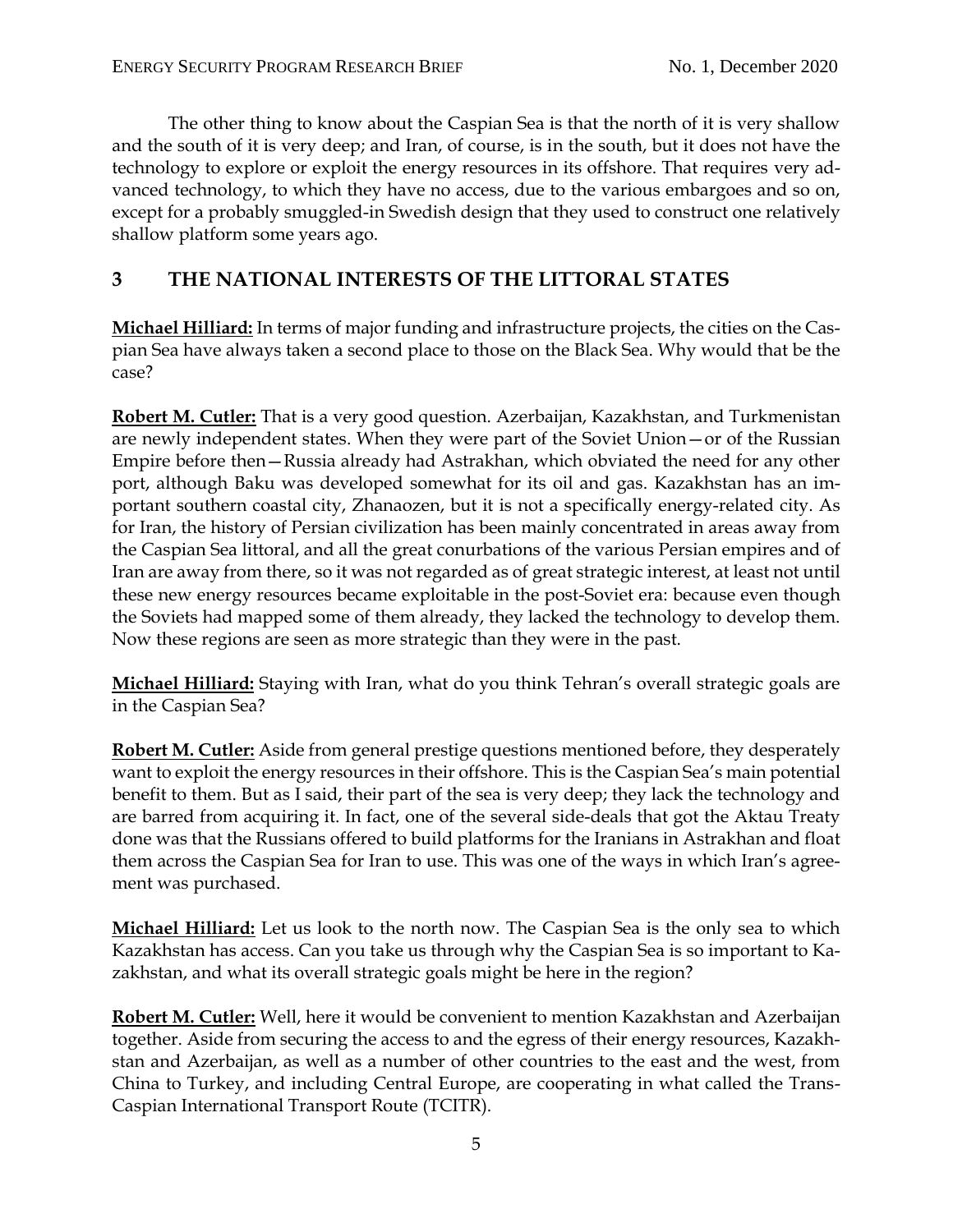The TCITR is an infrastructure project for transportation of commodities via containerization. Baku has built up a very impressive port with multimodal capabilities to play this role, and Kazakhstan has done the same on own its coast. Promoting intercontinental transport from Asia to Europe is one of the definite interests of both Kazakhstan and Azerbaijan in the Caspian region. They have been cooperating for some years on this, as construction of such infrastructure requires very specific and detailed technical cooperation.

**Michael Hilliard:** In your opinion, with almost all of Kazakhstan's major trade routes and energy infrastructure going through Russian territory, would they be trying to diversify their trade routes in case things ever go bad with Moscow?

**Robert M. Cutler:** Yes, of course; and that is exactly what they are doing. If you can get from Aktau to Baku, then there are other markets that you can serve. The routes will go into Turkey and then Southeast Europe from there. Since the distances on such route are shorter than through European Russia, the cost of transport is more economical, so the route—at least so they hope—will be more patronized by shippers.

**Michael Hilliard:** Does this also apply to Turkmenistan, where they have similar goals for the region?

**Robert M. Cutler:** Turkmenistan is also involved there, building up infrastructure on its own coast, for example at a town called Kuryk, near Aktau. The TCGP is also important to them, and in that connection, I should probably mention also the so-called Trans-Caspian Oil Transport System (TCOTS) from Kazakhstan. This has been on the drawing-boards for over a dozen years, since 2007, when France's President Nicolas Sarkozy welcomed Kazakhstan's President Nursultan Nazarbayev to Paris. That would be a way to get more Kazakhstani energy to Europe. Kazakhstan has enormous resources. In the northwest of the country there is the Tengiz oil field, which is onshore, and also there is the Kashagan gas and condensate field, which is offshore and where, after years and years of development, the consortium has finally taken the decision to proceed with its next investment stage.

In fact, Kazakhstan is going to have a problem in the next few years. They are going forward with the next stages of development not only of the Kashagan offshore oil and condensate field, but also of the onshore Tengiz oilfield. Kazakhstan simply lacks enough pipeline capacity to carry all the anticipated production, so it is in Kazakhstan's interest to find consumers and then find ways to get their production to market. Turkmenistan shares this interest because almost all Turkmenistan's exports now go to China. They have started exporting a little to Russia again, but not by any means the amount that they used to, more like one-tenth the volume that they used to. Turkmenistan thus also shares this desire for a trans-Caspian corridor.<sup>4</sup>

<sup>4</sup> Robert M. Cutler, "The Caspian Sea Basin and Europe's Energy Security", *Geopolitics and International Security Studies* (Brussels: Beyond the Horizon ISSG, 6 February 2019), ‹[https://behorizon.org/the-caspian-sea](https://behorizon.org/the-caspian-sea-basin-and-europes-energy-security/)[basin-and-europes-energy-security/](https://behorizon.org/the-caspian-sea-basin-and-europes-energy-security/)›, English translation by the author of his presentation, "Le bassin de la mer Caspienne et la sécurité énergétique de l'Europe", at the Conference *Les récentes découvertes d'hydrocarbures dans les voisinages de l'UE; portée et conséquences*, Université Saint-Louis, Brussels, 31 January 2019.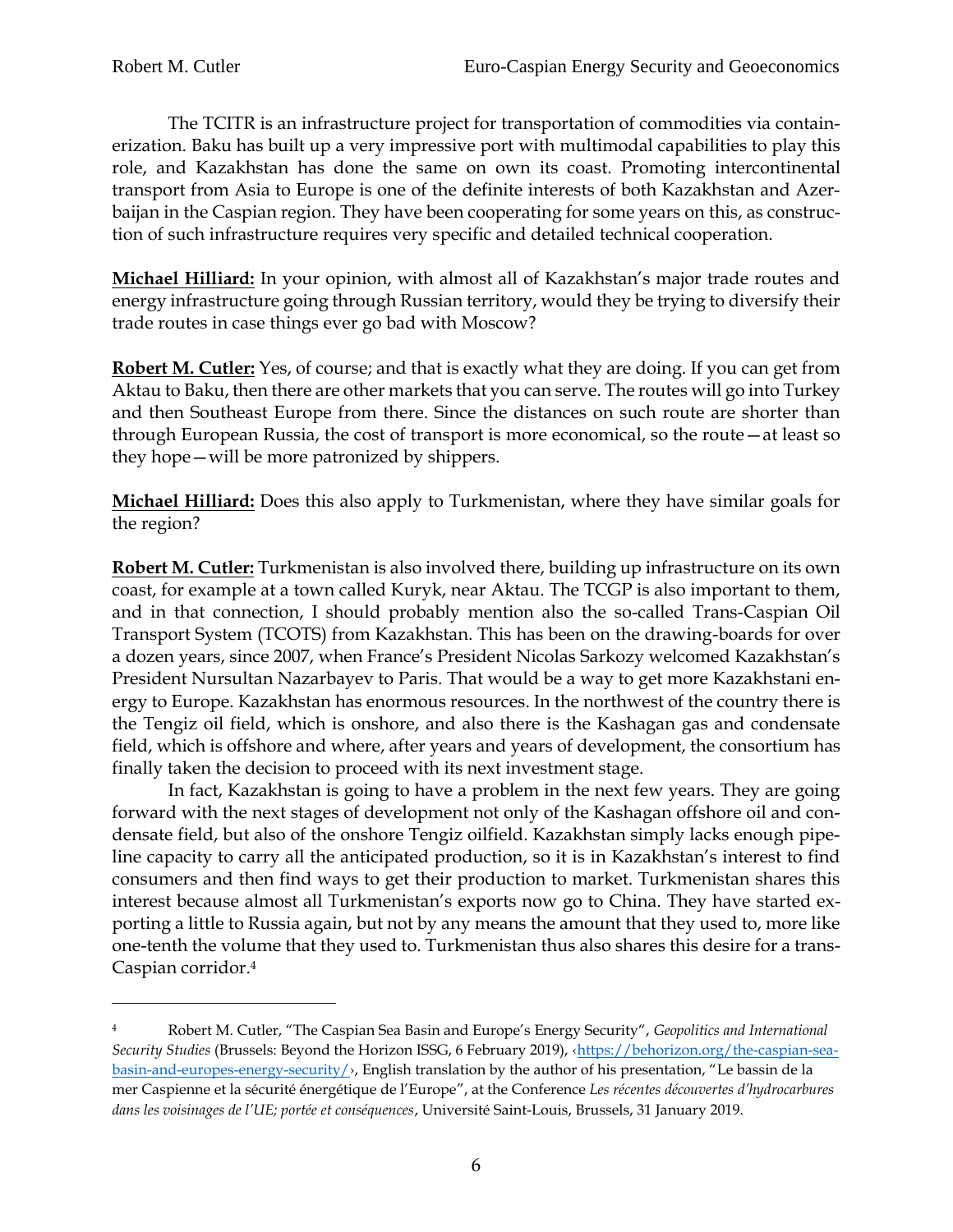**Michael Hilliard:** What about Azerbaijan? Should they be worried about the Russian dominance of the Caspian Sea, or the fact that Russia is moving their Caspian naval base much closer to Azerbaijani waters? How do you view the Russians' move here? Do you think moving from Astrakhan to Kaspiysk is a signal to Baku that Russia is taking the Caspian Sea region more seriously, or is moving the fleet into Dagestan (a historically problematic region for Moscow) in the same vein as Chechnya, just simply a jobs program for the region?

**Robert M. Cutler:** You are correct that the Russians are building a new naval base in Dagestan at Kaspiysk, and they are going to transfer their main operations to there from Astrakhan. But the Azerbaijanis and Russians are actually strategic partners. Notice that in the recent Nagorno-Karabakh conflict, the Russians have not come in on the Armenian side, contrary to the expectations of many people who observe things from a great distance without attending to local details. Russia will not send troops there unless they are peacekeeping troops at the end of the conflict. But to return to your question about Azerbaijan, no, Baku is not concerned. It is not a zero-sum game for them. From 2005 to 2008, Azerbaijan bought \$5 billion in Russian military equipment. Russia still remains their second-largest military weapons-system supplier.

Azerbaijan has done a very good job of diplomatic hedging, you know: it has these relations with the US and Europe and Iran. It has good relations with Iran because of their situation, and it also has very good relations with Turkey. Azerbaijan, as it always has been, remains stuck in the middle amongst Russia, Turkey, and Iran. And they have done a very good job of keeping their margins of manoeuvre open. President Aliyev in Baku and President Putin in Moscow have very good personal relations. The militaries of the two countries have very good relations. Therefore, I do not believe that Azerbaijan has any trepidation over Russia, even if Russia is moving its fleet and its headquarters from Astrakhan to Kaspiysk.

#### **4 TURKEY AND EURO-CASPIAN ENERGY SECURITY**

**Michael Hilliard:** An increasingly big player in this region is Turkey. Does Ankara have a strategy for the Caspian Sea?

**Robert M. Cutler:** Turkey of course, as you remark implicitly, is not a littoral state of the Caspian Sea. Turkey's interest in the region has mainly to do with the pipelines, because the fabled Southern Gas Corridor (SGC) that the European Union has been building begins in Baku and goes through Tbilisi into eastern Turkey, then crosses Turkey via the so-called TANAP pipeline (which is the Turkish acronym for the Trans-Anatolian Natural Gas Pipeline) into Greece and ends in southern Italy through the Trans-Adriatic pipeline (TAP); and all these pipelines need to be filled.

Turkey off-takes gas from TANAP. The SGC's construction is complete now that the TAP is finished; it is going to open in the very near future.<sup>5</sup> It is therefore in Turkey's interest

<sup>5</sup> It opened two weeks after this interview: "Trans Adriatic Pipeline Starts Operations", *Offshore Engineer*, 17 November 2020, <[https://www.oedigital.com/news/483273-trans-adriatic-pipeline-starts-operations](https://www.oedigital.com/news/483273-trans-adriatic-pipeline-starts-operations#:~:text=Ts)›.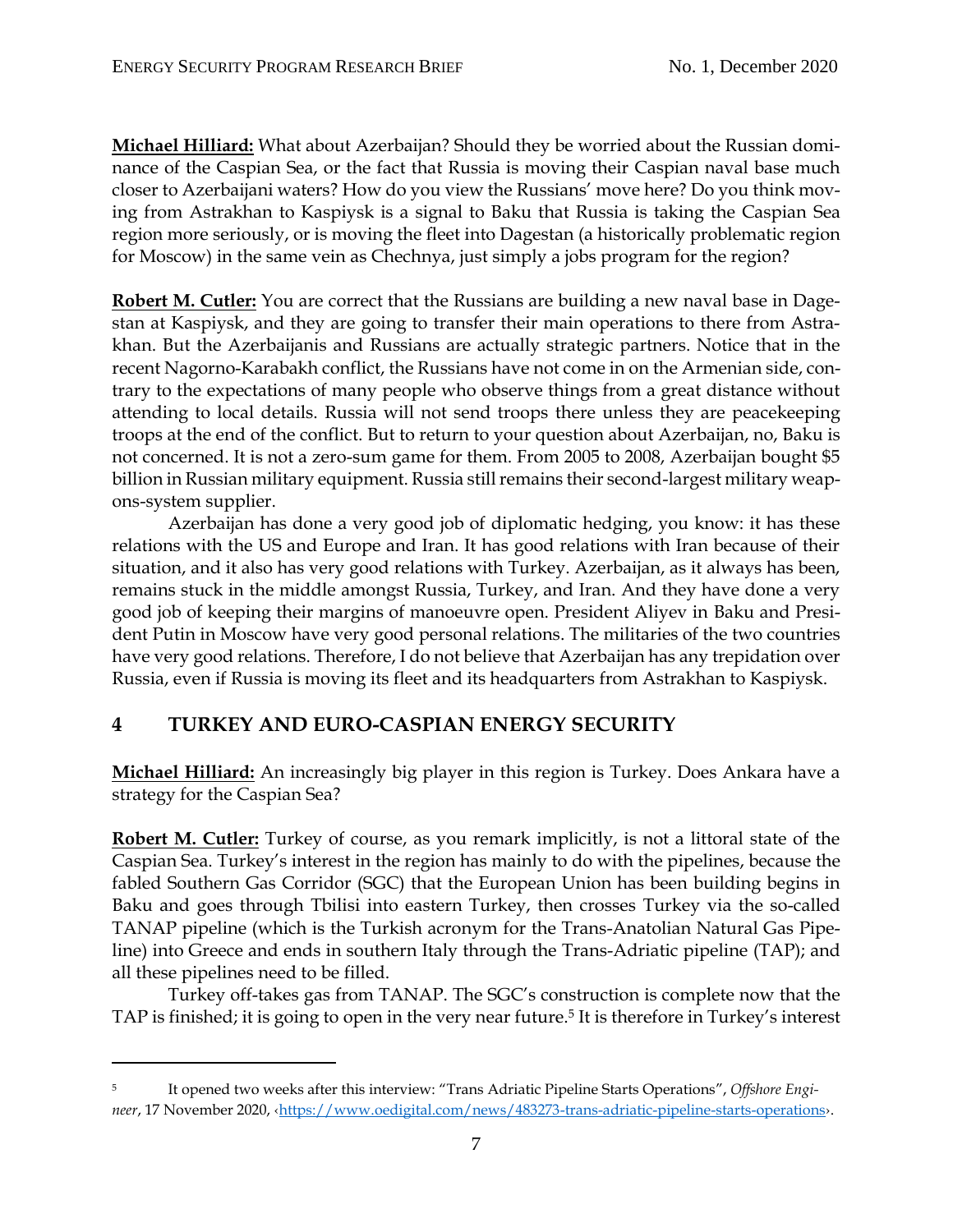as well as Azerbaijan's interest, since the State Oil Company of the Azerbaijani Republic (SOCAR) is the majority owner of TANAP. In fact, Azerbaijan is the largest foreign direct investor in Turkey, through the energy infrastructure. It is in their common interest to assure and to expand the volumes of gas that might flow through the SGC, including the TANAP and the TAP.

**Michael Hilliard:** If the TCGP is completed and enters into operation, and gas flows freely from Turkmenistan all the way through to Europe, do you think this will put a dent in the political leverage that Russia has over Europe due to EU reliance on Russian gas exports?

**Robert M. Cutler:** Exactly. The Germans have tried to build the NordStream Two (NS2) pipeline, because they are uncomfortable with their sole dependence on the route for Russian gas through Ukraine and Poland. But even if NS2 were completed, any final political decision about it will be challenged in EU courts and then will be appealed; and this will go on for years, during which it is unclear whether gas will ever flow.<sup>6</sup>

In the next year or two, German and European gas demand will not increase too much, because of the economic recovery from the government lock-downs. But after two years, this demand is going to soar. They have the capacity to import liquefied natural gas (LNG) from the US, Qatar, or anywhere else. But two years out, the price of that LNG is going to be much higher. And they are going to need energy more, because their own domestic EU gas production is falling off.

The European Green Deal is severely affected at the same time, because many of the funds originally planned for that will now be used instead to promote economic recovery from lock-downs. This is why—given that NS2 has problems and the TurkStream Two (TS2) has problems—the EU is still interested in gas from Turkmenistan flowing via the TCGP into the SGC. All conditions are in place now for the TCGP to be realized, and Europe will welcome Turkmen gas.<sup>7</sup>

If Turkmen gas does not get to Europe for whatever reason, that would not be the end of the world for Europe; they would find something else. In fact, it is the economic recession—the financial situation resulting from the lock-downs—that has brought the TCGP back onto the agenda. So yes, the TCGP definitely has this opportunity. Europe is interested, and the pipeline would make a difference. But the ball is really in Turkmenistan's court now.

NATOCanada [NATO Association of Canada], "What Next for the Nordstream 2 Pipeline?", Webinar of the NATO Association of Canada's Energy Security Program, YouTube Video, 1:22:00, 16 September 2020, ‹<https://www.youtube.com/watch?v=7nHCZPRL0a4>›.

<sup>&</sup>lt;sup>7</sup> For details on the geoeconomics, see Robert M. Cutler, "How Central Asian energy complements the Southern Gas Corridor", *EurActiv*, 24 January 2018, ‹[https://www.euractiv.com/section/energy/opinion/](https://www.euractiv.com/section/energy/opinion/how-central-asian-energy-complements-the-southern-gas-corridor/) [how-central-asian-energy-complements-the-southern-gas-corridor/](https://www.euractiv.com/section/energy/opinion/how-central-asian-energy-complements-the-southern-gas-corridor/) $\cdot$ ; for particular details of the business plan, see Robert M. Cutler, "Third time lucky for Trans-Caspian Gas Pipeline?", *Petroleum Economist*, 6 June 2019, ‹[https://www.petroleum-economist.com/articles/politics-economics/europe-eurasia/2019/third-time-lucky](https://www.petroleum-economist.com/articles/politics-economics/europe-eurasia/2019/third-time-lucky-for-trans-caspian-gas-pipeline)[for-trans-caspian-gas-pipeline](https://www.petroleum-economist.com/articles/politics-economics/europe-eurasia/2019/third-time-lucky-for-trans-caspian-gas-pipeline)>; for a detailed synthesis and historical and current developments as of early 2020, see Robert M. Cutler, *The Trans-Caspian Is a Pipeline for a Geopolitical Commission*, Energy Security Program Policy Paper 1 (Toronto: NATO Association of Canada, March 2020), ‹[https://www.natoassociation.ca/wp](https://www.natoassociation.ca/wp-content/uploads/2020/04/Trans-Caspian-Pipeline-Geopolitical-Commission-ESPPP01.pdf)[content/uploads/2020/04/Trans-Caspian-Pipeline-Geopolitical-Commission-ESPPP01.pdf](https://www.natoassociation.ca/wp-content/uploads/2020/04/Trans-Caspian-Pipeline-Geopolitical-Commission-ESPPP01.pdf)›.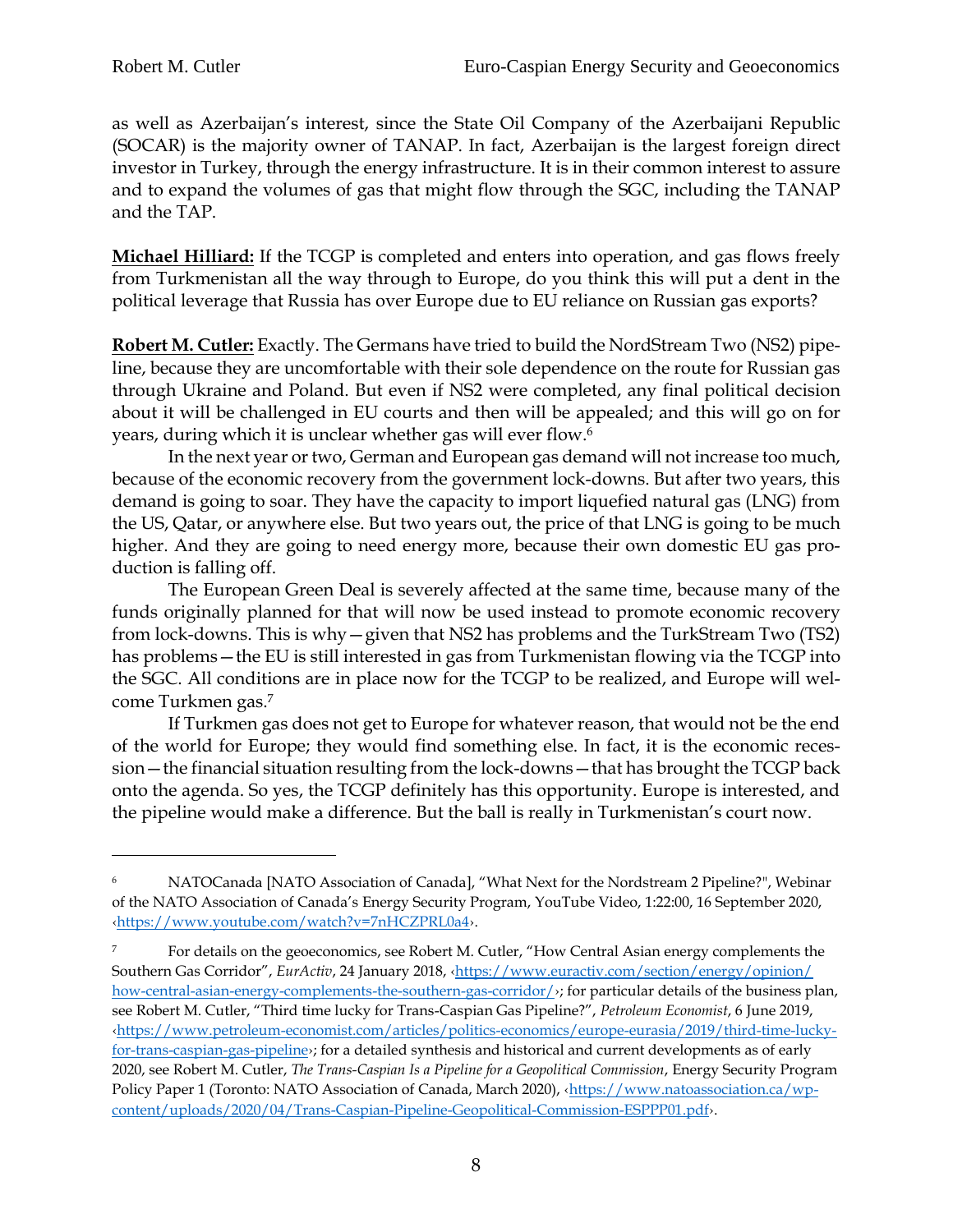#### **5 AMERICAN AND CHINESE INTERESTS IN THE REGION**

**Michael Hilliard:** With the Aktau Treaty keeping out foreign-flagged ships, the US has no ability to put American naval ships into the Caspian Sea. Does that mean that the US has no Caspian Sea policy? Does the US have a strategic goal for the Caspian Sea?

**Robert M. Cutler:** In February 2020, the US came out with a new strategic document for Central Asia through 2025, including Afghanistan. That is because the bureaus of the State Department were reorganized some time ago, so that the Central Asian desk is now concerned with Afghanistan as well. But right now, the main strategic US interest in the Caspian Sea region is the Northern Supply Route to Afghanistan via Georgia, Azerbaijan, and Central Asia proper. That is the principal US strategic interest. Of course, there are also American industrial companies that produce very highly-specialized capital goods for the energy sector, and this fact augments the American interest in helping the EU to diversify its sources of energy supply. The TCGP is an obvious candidate for that.<sup>8</sup> So those are the two main prongs of the US interest there. There are others, but those are the two main ones.

**Michael Hilliard:** And what about China? Beijing has been putting a lot of money into the Central Asian region lately, indeed for a long time. Will that translate into a Caspian Sea policy for Beijing?

**Robert M. Cutler:** The Chinese have in fact been present in the Caspian Sea region since the mid- to late 1990s. They took a majority stake in certain onshore fields in western Kazakhstan fields, and they took losses for years in order to keep that foothold. Eventually, in 1997, they succeeded in negotiating an agreement for an oil export pipeline from Kazakhstan. Different sections of it were constructed through the first decade of the century. This oil pipeline runs all the way from western Kazakhstan, across Kazakhstan, into western China and from there into central China.

After the Turkmens and the Russians fell out over the April 2009 gas pipeline explosion, for which each blamed the other, the Turkmens turned even more definitely toward the Chinese. The Chinese stake in Turkmenistan is in the eastern part of the country greatly expanded, although not on the Caspian Sea coast. They helped to develop the immense Galkynysh gas field, as well as the nearby Altyn Asyr gas field, and to build the pipeline from there into China. China is interested in the infrastructure, but that happened well before the Belt and Road Initiative (BRI).

China continues trying to get footholds, like in Georgia's projected Black Sea port at Anaklia, which was to have been developed into a mega-port with a lot of multimodal capability; but it is not clear whether that is going to go through now. There was a lot of Chinese investment there that no one knew about, and it is not clear what happened to all the money.

<sup>&</sup>lt;sup>8</sup> Matthew Bryza, Robert M. Cutler, and Giorgi Vashakmadze, "US foreign policy and Euro-Caspian energy security: The time is now to build the Trans-Caspian Pipeline", *EnergySource* (blog), Atlantic Council, 12 June 2020, ‹[https://www.atlanticcouncil.org/blogs/energysource/us-foreign-policy-and-euro-caspian-energy](https://www.atlanticcouncil.org/blogs/energysource/us-foreign-policy-and-euro-caspian-energy-security-the-time-is-now-to-build-the-trans-caspian-pipeline/)[security-the-time-is-now-to-build-the-trans-caspian-pipeline/](https://www.atlanticcouncil.org/blogs/energysource/us-foreign-policy-and-euro-caspian-energy-security-the-time-is-now-to-build-the-trans-caspian-pipeline/)›.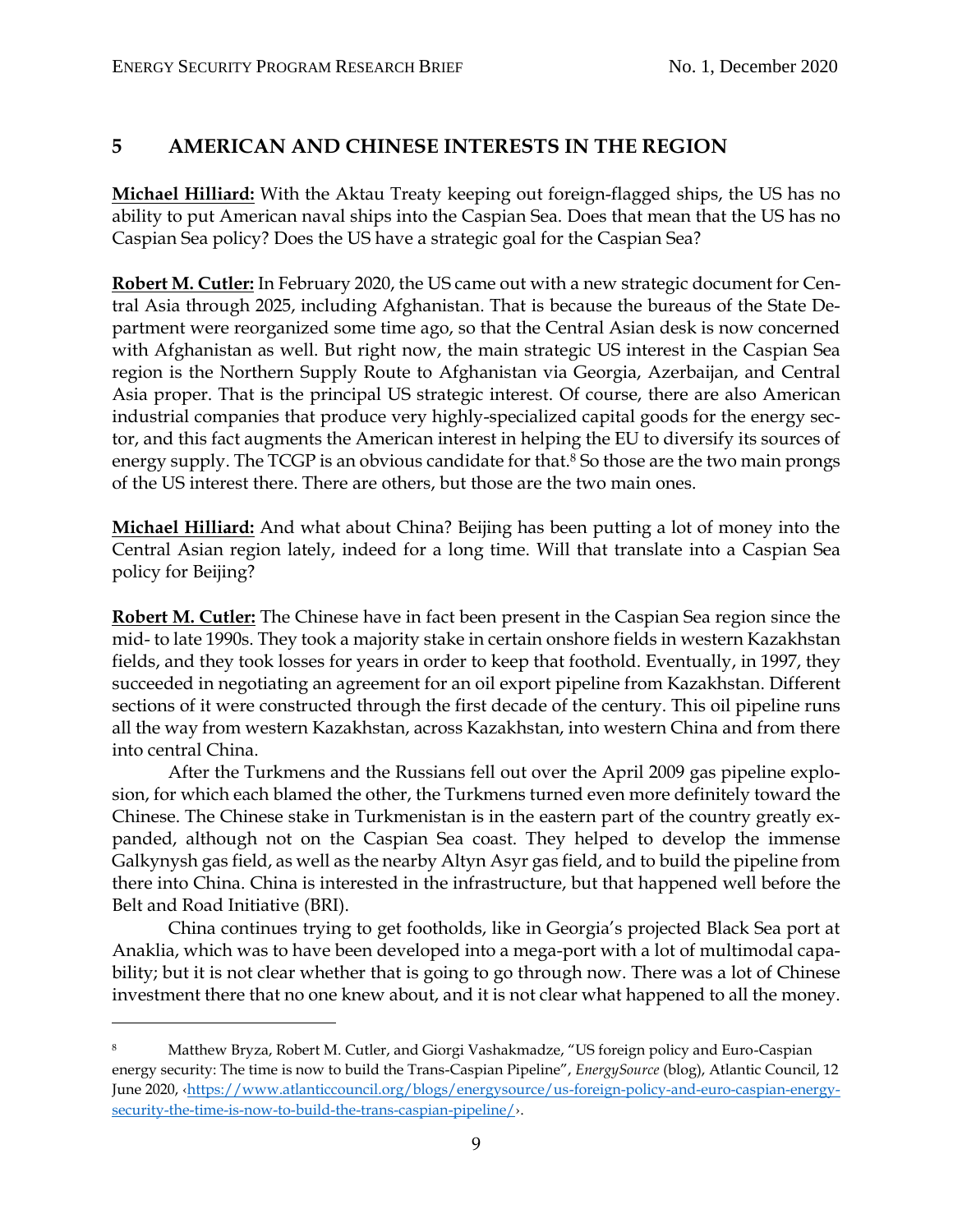China has been trying to get a foothold in Azerbaijan since the late 1990s, originally through energy investment, but now they have been trying to project power strategically through more general economic investment.

#### **6 SIGNIFICANCE OF THE CASPIAN SEA TODAY AND TOMORROW**

**Michael Hilliard:** The other four states on the Caspian Sea besides Russia have friendly with Moscow. But will that relationship last forever? And if one of those countries does eventually turn against Russia, which one do you think would be the most likely candidate?

**Robert M. Cutler:** Well, forever is a long time; but relationships souring with Moscow is not likely in the foreseeable future. All of these countries may be unhappy with certain things that Russia may do, but that is international relations. You have partners, you are happy with some of the things they do, and you are unhappy with some of the things they do.

Look at the list. Kazakhstan exports grain to Russia and oil through Russia. There is a long history of cooperation with Russia. Kazakhstan had a special place in the Soviet Union. The Soviet lexicon used to refer to "Kazakhstan and Central Asia", *viz.*, they considered Kazakhstan to be a special country apart from Central Asia. It is a special country, but it is in fact part of Central Asia.

As for Turkmenistan, it has no reason to turn hostile to Russia or express displeasure with Russian affairs: nor Azerbaijan, for the reasons that I discussed previously. Iran has no capability or interest to do so because, to borrow Henry Kissinger's infelicitous phrase about Bangladesh (which ruined Bangladesh's reputation for decades), I do think that it is increasingly apropos to refer to Iran as an "economic basket-case", and moreover of their own doing.

Iran's problems have been in the headlines; so, people who want to know the details, know the details; and I do not have to go into that. But Iran has no motive to sour relations with Russia either, as Tehran needs all the help it can get from those who can help, especially under conditions of international sanctions. Iran has no motive to contradict or to make unfriendly noises about Russia. For the foreseeable future, therefore, there are no foreseeable reasons why any of these countries would want to have unhappy relations with Russia.

**Michael Hilliard:** My last question is, do you think the Caspian Sea will become more important or less important to the wider geopolitical community over the next two or three decades?

**Robert M. Cutler:** I alluded to this in the reply to one of your previous questions. The Caspian Sea region is much more central than it used to be to international relations. This region is where a lot of things come together. The international system still has sets of bilateral relations, but networks are at least as important now, especially for the second- and third-tier powers. Networks have nodes, and the Caspian Sea region is a key node, and it will become still more so now, also in a much more material and down-to-earth way.

The Caspian Sea region will continue to be important and Caspian oil- and gas-producing states will not lose their geopolitical significance, because of their centrality. Even though many Western companies (though not all of them) have been withdrawing assets from and selling their stakes in Caspian Sea energy projects, BP is still there and it is going to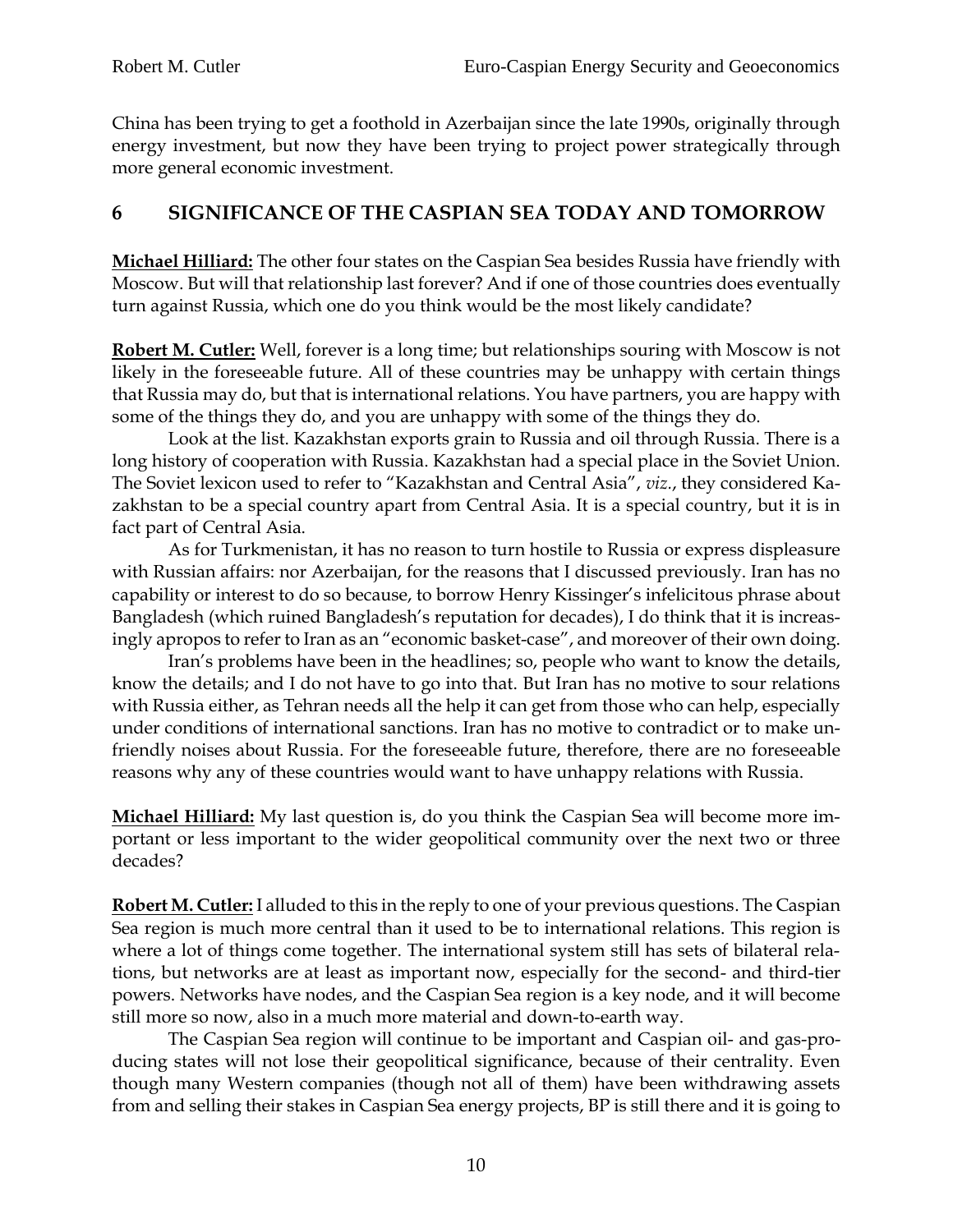stay there, along with others. The region will continue to be central, first of all because the EU will continue to pursue gas-supply diversification. It will push for the pipelines of the Southern Gas Corridor to operate at their full capacities. For that to happen, more gas fields in the Caspian Sea region have to come on-line, including from Turkmenistan.

Actually, Turkmenistan's gas field is ready to go. They just need to build a pipeline under the sea to operate at the necessary capacities. The US, despite wishing to promote its own LNG exports, has endorsed and will continue to endorse efforts to diminish Russia's market share. Second, the consortia that are already invested in the mega-projects in the Caspian Sea region need to get their investments back. They want to ensure a reasonable return on their already sunk costs, so they are not going to abandon it either. In fact, when they have more capital and when demand rises towards the middle of the decade, they are either going to be making more investment decisions in so-called "brownfield" old fields, like Azerbaijan's offshore sector, or also "greenfield", which would be new ones.

So for all these reasons, the Caspian Sea region broadly considered—or what might be called, to my mind, the Greater Caspian Sea region (and which would include the South Caucasus and possibly even the entire Black Sea coast, as well as southwestern Siberia, western Kazakhstan and Turkmenistan, and northern Iran)—will continue to be geopolitically and strategically important, both for the obvious material reasons and for the slightly more abstract systemic reasons that I outlined before. These countries' importance will therefore increase and certainly not decrease.

#### **7 CONCLUSION**

**Michael Hilliard:** The Caspian Sea will have a far greater impact on the entirety of Eurasia than we ever thought possible, and every country bordering it seeks to use it to its own advantage. Iran is desperate for friends and trading partners and sees the Caspian Sea as a source of additional energy resources. With US sanctions, what other choice do they have? Kazakhstan sees not only the energy potential on its western shores but also has a Caspian Sea insurance policy. Right now, Kazakhstan is very much reliant on Russia to transport its goods onward to European markets. And whilst Moscow and Nur-Sultan are partners right now, all that is fine.

But if and when storm clouds start appearing on the horizon with Russia, Kazakhstan will require another route into Europe; and that route may be over the Caspian Sea into Azerbaijan. Azerbaijan already has the biggest city on the sea (Baku, its capital), and already has pipelines heading through Turkey from the western shores of the Caspian. The Azerbaijanis are setting themselves up to be the alternative gateway into Europe for the Central Asians, because even if Kazakhstan and Turkmenistan do not use the option through Azerbaijan, Russia will still have much less leverage over them if it knows that they have another vector to use if they are pushed too hard. One of the larger major players will be Turkmenistan, home to the fourth largest gas fields in the entire world, gas that Europe desperately wants.

Europe's gas pipelines thousands of kilometres all the way from Central Europe to Baku, but it is just that last 300 kilometres across the floor of the Caspian Sea that stop Turkmenistan from being a gas giant in Europe. If they could bridge that gap through the Caspian, then Ashgabat would be connected to Europe, and everyone from Turkey to Germany would be tied to Turkmenistan's fate. Doing that would undermine much of the cheap-gas leverage